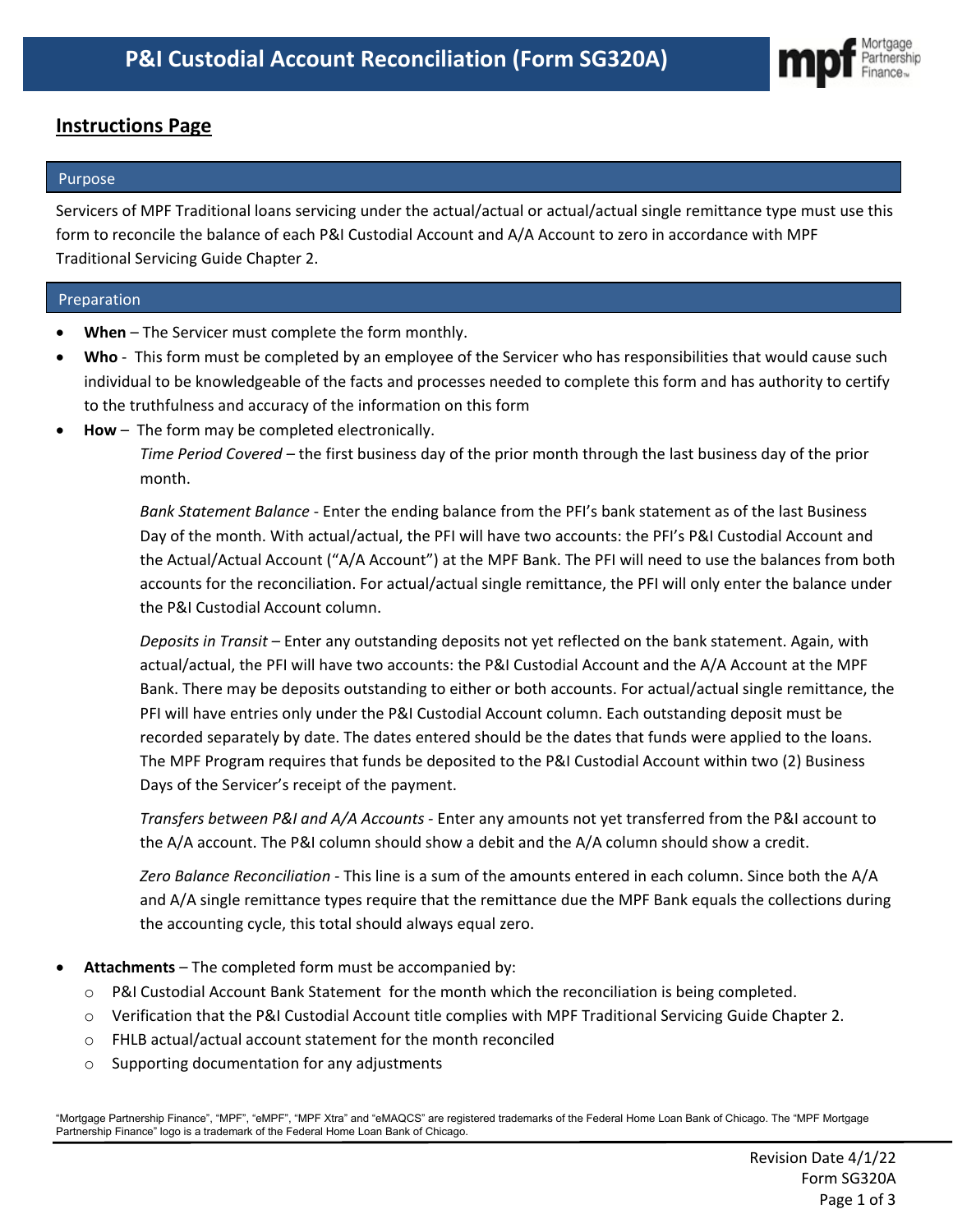

#### Submission

- **When** The Servicer should retain the completed form and supporting documentation in their files.
- **How** –Email the completed form and supporting documentation **upon request** to [MPFLoanAccounting@fhlbc.com.](mailto:MPFLoanAccounting@fhlbc.com)
- **To Whom** The completed form and supporting documentation must be submitted **upon request** to the MPF Loan Accounting Department.

The Servicer should retain a copy of the completed form and supporting documentation for their own records.

#### Assistance

Please email MPF Loan Accounting at [MPFLoanAccounting@fhlbc.com](mailto:MPFLoanAccounting@fhlbc.com) for any questions or assistance needed in completing the form.

# [insert any tips/reminders for avoiding or resolving common errors] Helpful Hints

- MPF Loan Accounting will perform an annual review of Custodial Account Reconciliations and will request this form along with any attachments and supporting documentation.
- Any unreconciled items must be cleared within 60 days.

#### PFI/Servicer Information

"Mortgage Partnership Finance", "MPF", "eMPF", "MPF Xtra" and "eMAQCS" are registered trademarks of the Federal Home Loan Bank of Chicago. The "MPF Mortgage Partnership Finance" logo is a trademark of the Federal Home Loan Bank of Chicago.